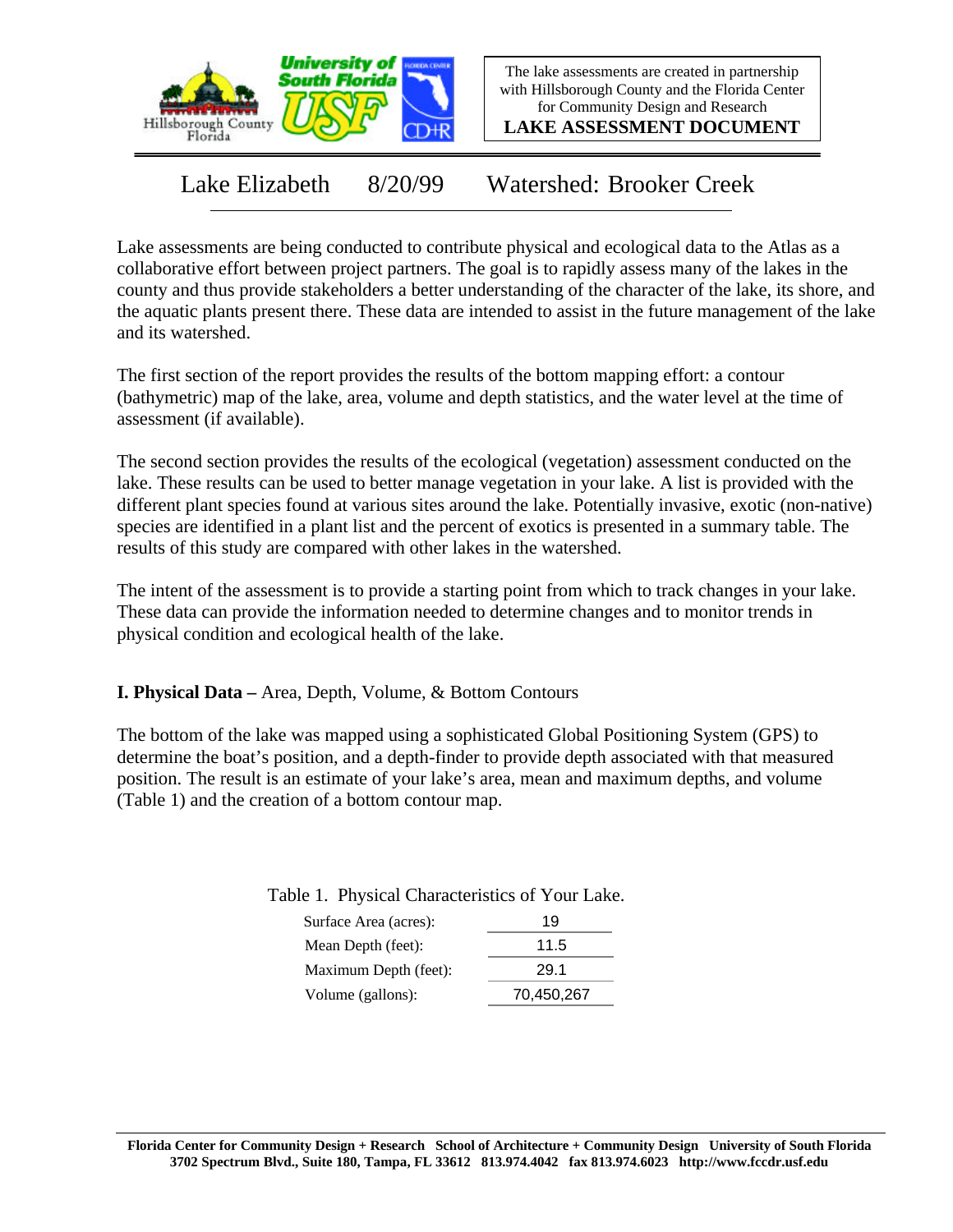

Section - Township - Range 1 1 - 2 7 - 1 7 Contour Lines<br>Expressed in<br>2-Foot Intervals

La k e Perimeter Ground Le v el

E X P L A N ATIO N : S u r v e y Date August 20, 1999.

Staff gage w ater level was measured at 49.12 (August 24, 1999). Contours a r e expressed in a b s olu t e d e p t h

# D AT A SOURCES:

below this level.

Digit al orthophotos b y U nit e d **States** G e olo gic al Survey. All contours generated b y 운 rid a Center for com m u nit y Design a n d **Research** b a s e d o n s u r v e y d a t a provided b y t h e Hillsborough County L a k e Management Program.



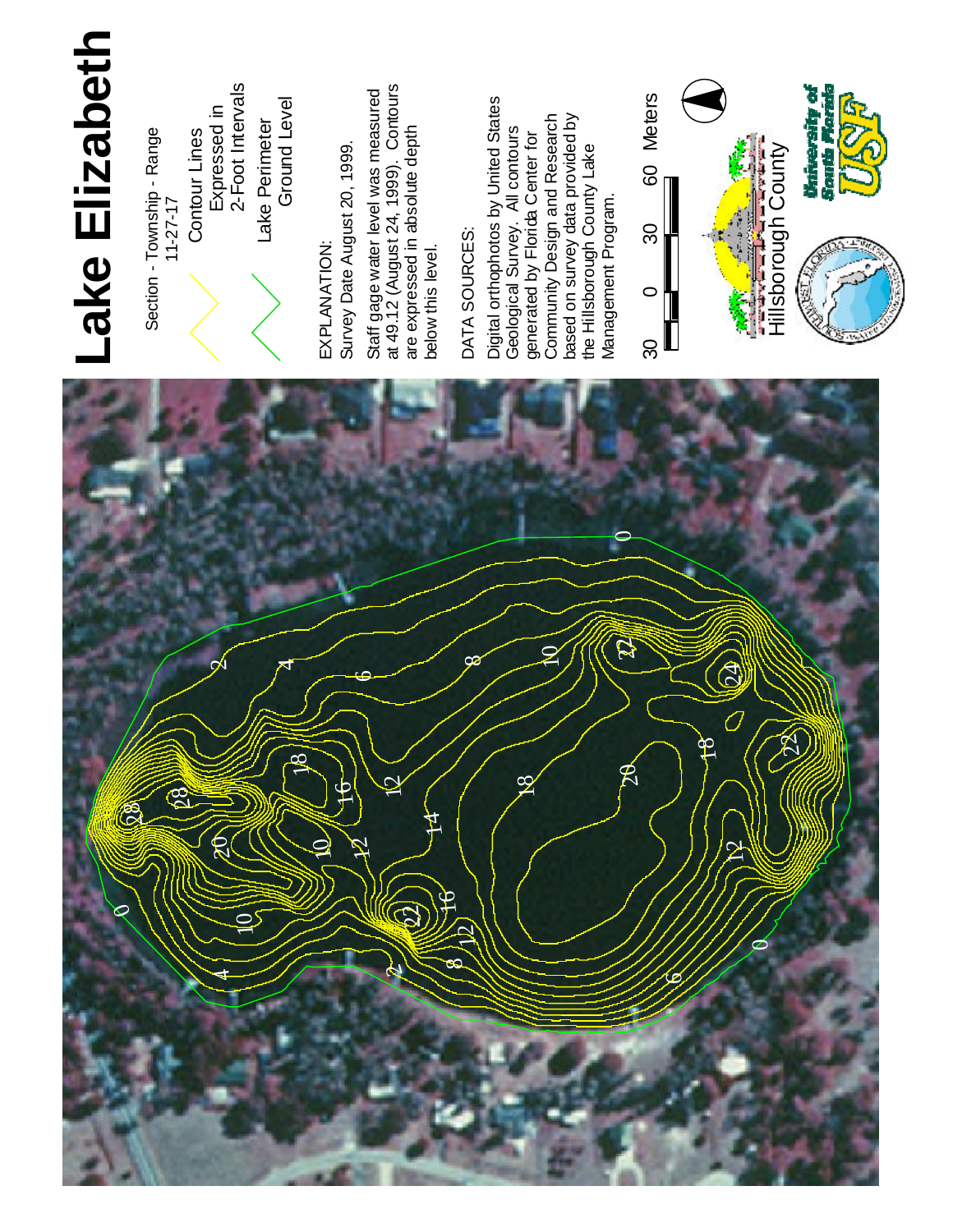

**LAKE ASSESSMENT DOCUMENT**

Lake Elizabeth 8/20/99 Watershed: Brooker Creek

# **II. Ecological Data**

Aquatic Plant Survey

Approximately equispaced sites are haphazardly mapped around the lake and the aquatic plants at each site are surveyed. The total number of species from all sites is used to approximate the total diversity of aquatic plants and the percent of invasive-exotic plants on the lake and in the watershed (Table 2). Many of these plants are considered ecologically harmful, as they tend to out-compete native species. Such "nuisance" plants can also make boating and other recreational activities difficult or impossible. The common and scientific names of plant species found on your lake are listed in Table 3.

> Table 2. Comparison of species diversity between your lake and other assessed lakes located within your watershed.

|                        |     | Lake Elizabeth Brooker Creek |  |
|------------------------|-----|------------------------------|--|
|                        |     | (Average)                    |  |
| Number of Taxa:        | 41  | 31                           |  |
| Percent Exotic Plants: | 15% | 14%                          |  |

Table 3. Botanical and common names of the most commonly found plants on your lake. Percent frequency (of occurence), habit (location where found), status (native or exotic), and EPPC status are provided.

| Common Name                            | <b>Plant Species</b>     | Frequency | Habit     | <b>Status</b> | <b>EPPC</b> |
|----------------------------------------|--------------------------|-----------|-----------|---------------|-------------|
| Filamentous Algae, Algal Mats          | Algae, Filamentous       | 100%      | Floating  | Native        | NL.         |
| Lemon Bacopa                           | Bacopa caroliniana       | 100%      | Submersed | Native        | NL.         |
| Water Primroses, Primrosewillow        | Ludwigia spp.            | 100%      | Emergent  | Unknown       | <b>NL</b>   |
| <b>Climbing Hempvine</b>               | Mikania scandens         | 88%       | Emergent  | Native        | NL.         |
| Banana Lily, Big Floatingheart         | Nymphoides aquatica      | 88%       | Floating  | Native        | <b>NL</b>   |
| Maidencane                             | Panicum hemitomon        | 88%       | Emergent  | Native        | NL          |
| Torpedo Grass                          | Panicum repens           | 88%       | Emergent  | Exotic        |             |
| Cypress                                | Taxodium spp.            | 88%       | Emergent  | Native        | <b>NL</b>   |
| Swamp Fern                             | Blechnum serrulatum      | 75%       | Emergent  | Native        | NL.         |
| Manyflower Marshpennywort, Water Penny | Hydrocotyl umbellata     | 63%       | Emergent  | Native        | <b>NL</b>   |
| Wax Myrtle                             | Myrica cerifera          | 63%       | Emergent  | Native        | NL.         |
| Spatterdock, Yellow Pondlily           | Nuphar lutea var. advena | 63%       | Floating  | Native        | NL.         |
| Sedge                                  | Cyperus spp.             | 50%       | Emergent  | Unknown       | NL.         |
| Laurel Oak; Diamond Oak                | Quercus laurifolia       | 50%       | Emergent  | Native        | NL.         |
| Asian Pennywort, Coinwort, Spadeleaf   | Centella asiatica        | 38%       | Emergent  | Native        | NL.         |
| <b>Buttonweed</b>                      | Diodia virginiana        | 38%       | Emergent  | Native        | <b>NL</b>   |
|                                        |                          |           |           |               |             |

Florida Center for Community Design + Research School of Architecture + Community Design University of South Florida 3702 Spectrum Blvd., Suite 180, Tampa, FL 33612 813.974.4042 fax 813.974.6023 http://www.fccdr.usf.edu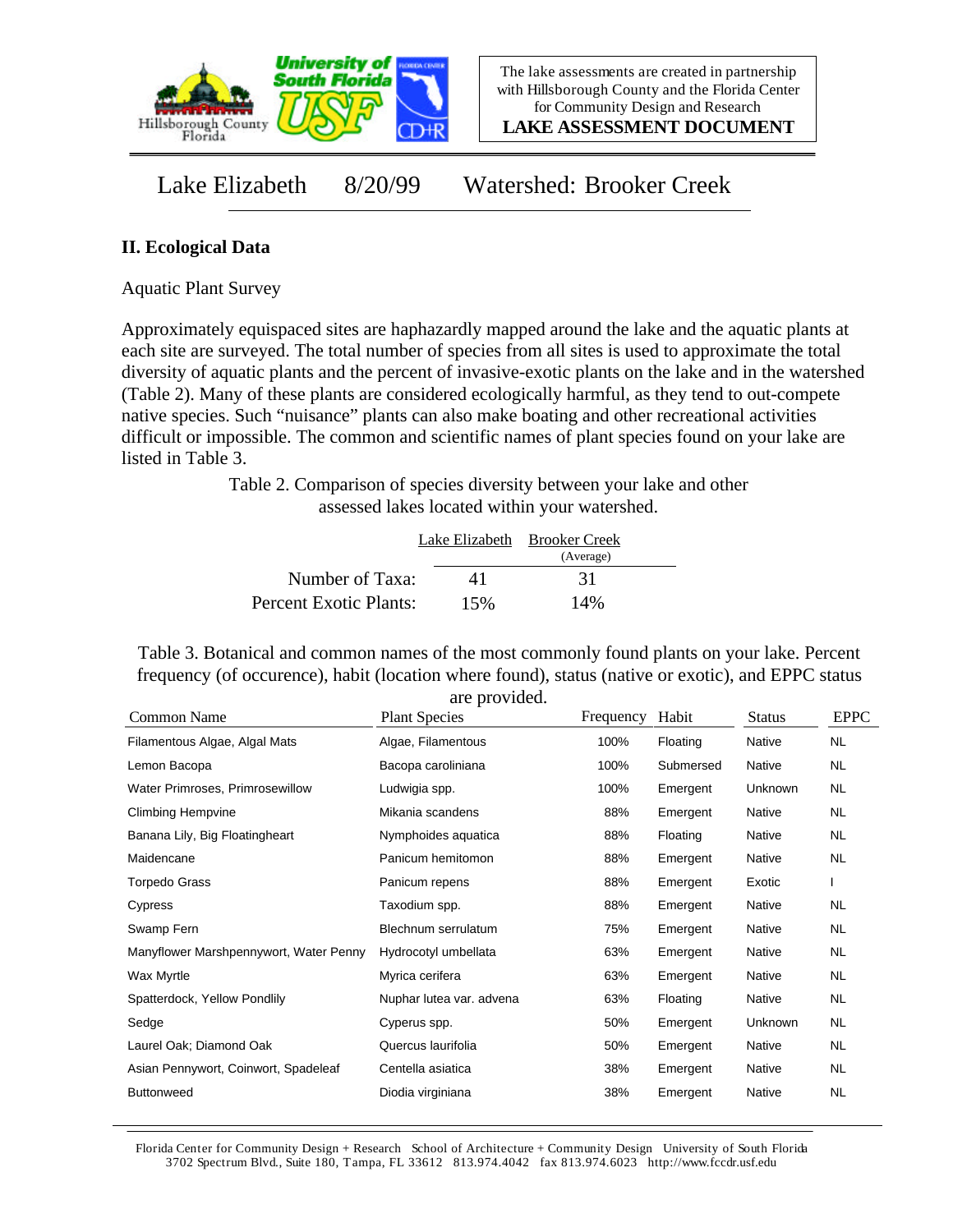# Lake Elizabeth 8/20/99 Watershed: Brooker Creek

| False Daisy, Yerba De Tajo                 | Eclipta alba (prostrata)    | 38% | Emergent    | <b>Native</b> | <b>NL</b>     |
|--------------------------------------------|-----------------------------|-----|-------------|---------------|---------------|
| Punk Tree, Melaleuca                       | Melaleuca quinquenervia     | 38% | Emergent    | Exotic        |               |
| Frog-fruit, Carpetweed, Turkey Tangle Fogf | Phyla nodiflora             | 38% | Emergent    | Native        | <b>NL</b>     |
| Smartweed, Knotweed                        | Polygonum spp.              | 38% | Emergent    | Native        | <b>NL</b>     |
| Caesar's-weed                              | Urena lobata                | 38% | Emergent    | Exotic        | Ш             |
| Southern Red Maple                         | Acer rubrum var. trilobum   | 25% | Emergent    | <b>Native</b> | <b>NL</b>     |
| Wild Taro, Dasheen, Coco Yam               | Colocasia esculenta         | 25% | Emergent    | Exotic        | L             |
| Baldwin's Spikerush, Roadgrass             | Eleocharis baldwinii        | 25% | Submersed   | Native        | <b>NL</b>     |
| Creeping Primrosewillow, Red Ludwigia      | Ludwigia repens             | 25% | Emergent    | Native        | <b>NL</b>     |
| Sweetbay Magnolia                          | Magnolia virginiana         | 25% | Emergent    | Native        | <b>NL</b>     |
| <b>Pickerel Weed</b>                       | Pontederia cordata          | 25% | Emergent    | Native        | <b>NL</b>     |
| Algal Mats, Floating                       | Algal spp.                  | 13% | Floating    | Unknown       | Unknow        |
| <b>Alligator Weed</b>                      | Alternanthera philoxeroides | 13% | Emergent    | Exotic        | $\mathbf{II}$ |
| Pigweed, Water Hemp                        | Amaranthus australis        | 13% | Emergent    | Native        | <b>NL</b>     |
| Common Bacopa, Herb-Of-Grace               | Bacopa monnieri             | 13% | Submersed   | Native        | <b>NL</b>     |
| White Beggar-ticks, Romerillo              | Bidens alba                 | 13% | Terrestrial | Native        | <b>NL</b>     |
| Common Buttonbush                          | Cephalanthus occidentalis   | 13% | Emergent    | Native        | <b>NL</b>     |
| Dayflower                                  | Commelina diffusa           | 13% | Emergent    | Exotic        | <b>NL</b>     |
| <b>Fragrant Flatsedge</b>                  | Cyperus odoratus            | 13% | Emergent    | Native        | <b>NL</b>     |
| Southern Wood Fern                         | Dryopteris ludoviciana      | 13% | Emergent    | Native        | <b>NL</b>     |
| Morning Glory                              | Ipomoea spp.                | 13% | Emergent    | Unknown       | NL.           |
| Royal Fern                                 | Osmunda regalis             | 13% | Emergent    | Native        | <b>NL</b>     |
| Pine Tree                                  | Pinus spp.                  | 13% | Emergent    | Native        | <b>NL</b>     |
| Poison Ivy                                 | Toxicodendron radicans      | 13% | Emergent    | Native        | <b>NL</b>     |
| Cattails                                   | Typha spp.                  | 13% | Emergent    | Native        | <b>NL</b>     |
|                                            |                             |     |             |               |               |